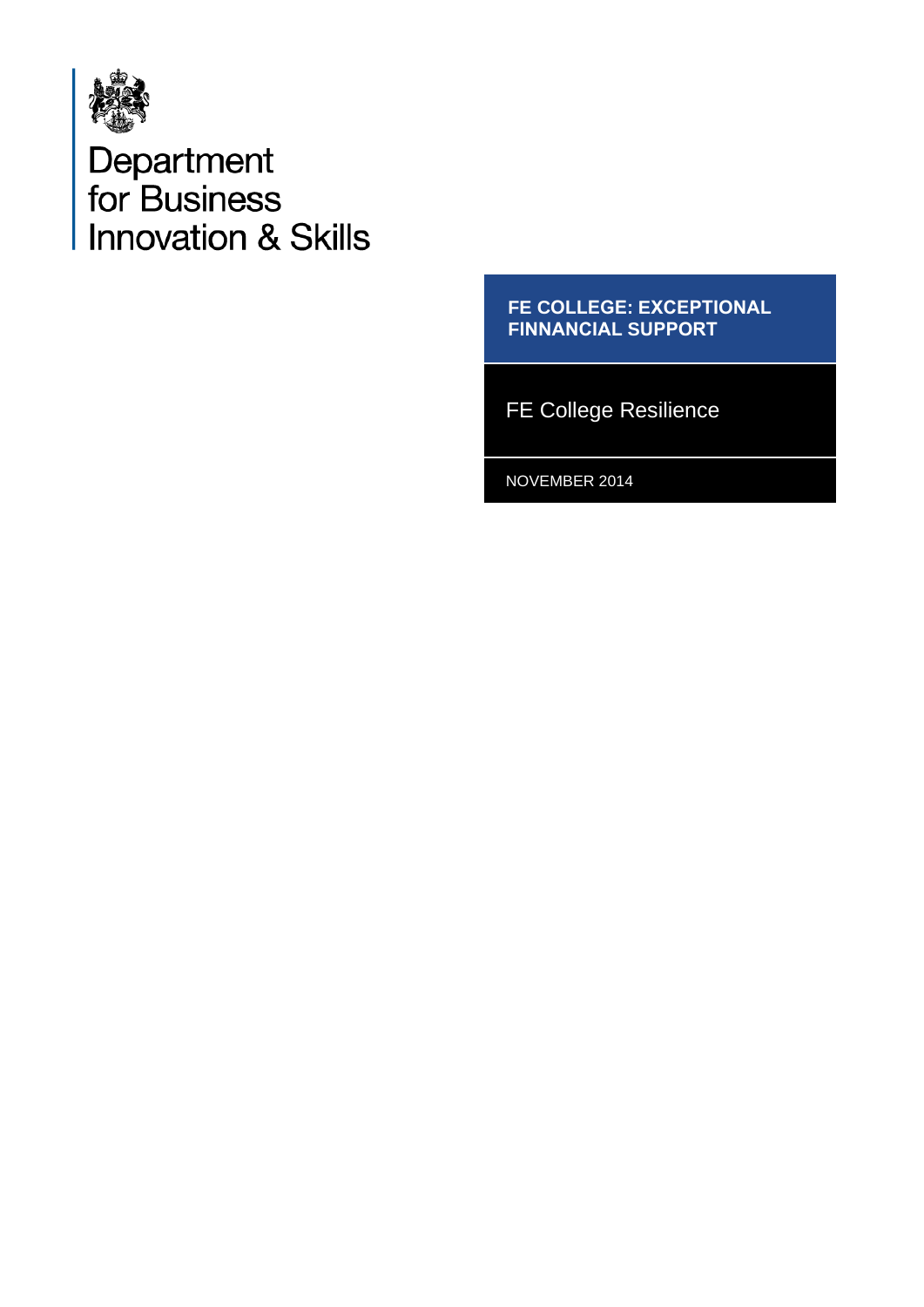#### <span id="page-1-0"></span>**Contents**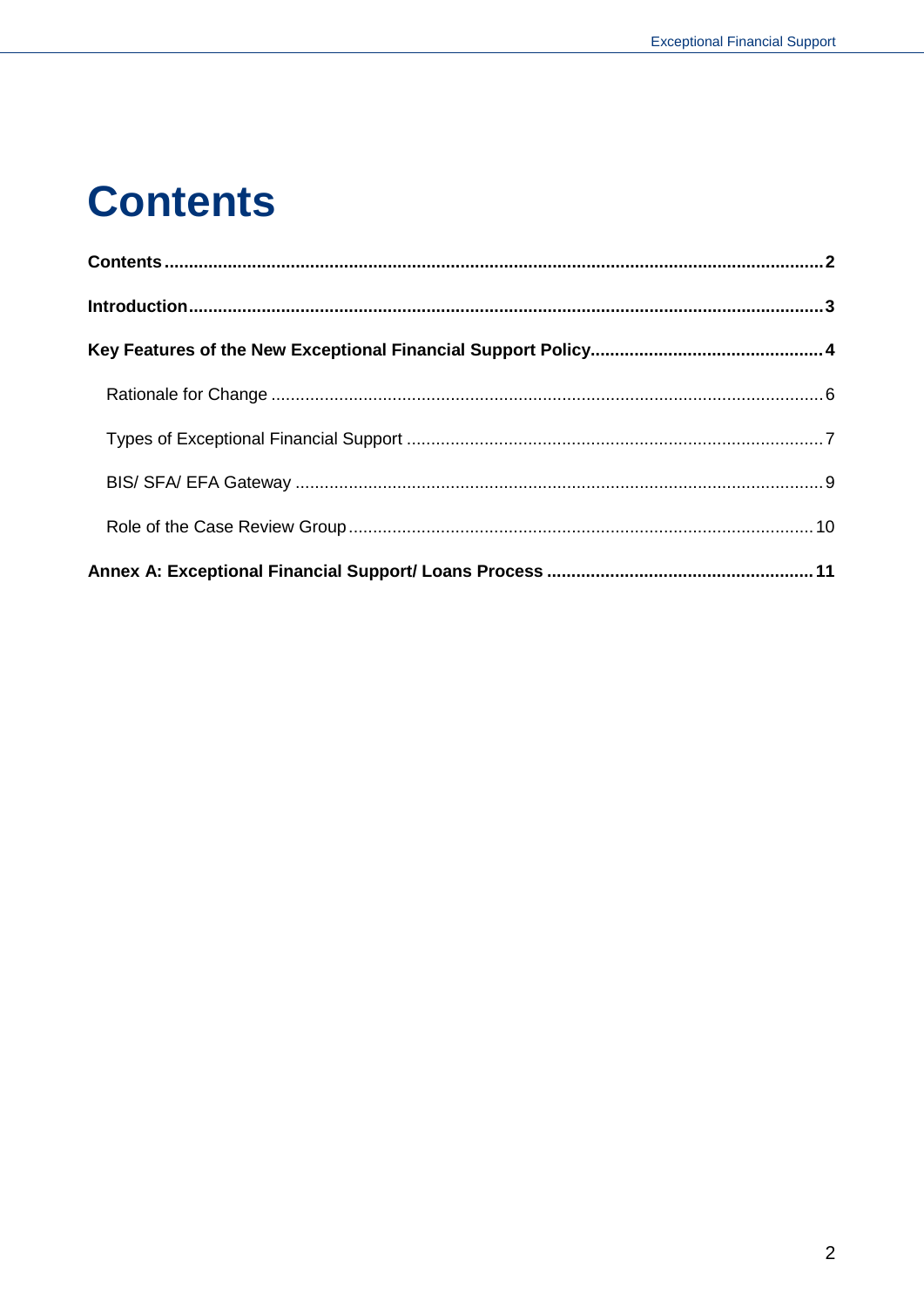#### **Introduction**

**This document sets out the steps BIS and the SFA will take, in exceptional circumstances, to protect learner provision where an FE College declares that it is encountering financial weaknesses, which it cannot resolve from its own resources or through its usual borrowing facilities.** 

1. 'Rigour and Responsiveness in Skills' (April 2013) set out the Government's commitment to creating a world-class network of skills providers. It noted that high quality is best achieved by strong, accountable leadership working in partnership with learners, employers and their communities, and it outlined our approach to interventions in adult Further Education (FE) – which includes a trigger associated with failing financial health – making clear that protecting learner interests is the primary purpose of intervention.

2. This document sets out the steps BIS and the Skills Funding Agency (the Agency) will take, in consultation with the Education Funding Agency (EFA), when a FE College declares that it is in financial difficulty and approaches the Agency to seek exceptional financial support.

3. The approach applies to FE Corporations and designated institutions only (not Sixth Form Colleges) and will be applied to all requests for exceptional financial support during 2014-15, with an expectation that this approach will continue in 2015-16 and beyond.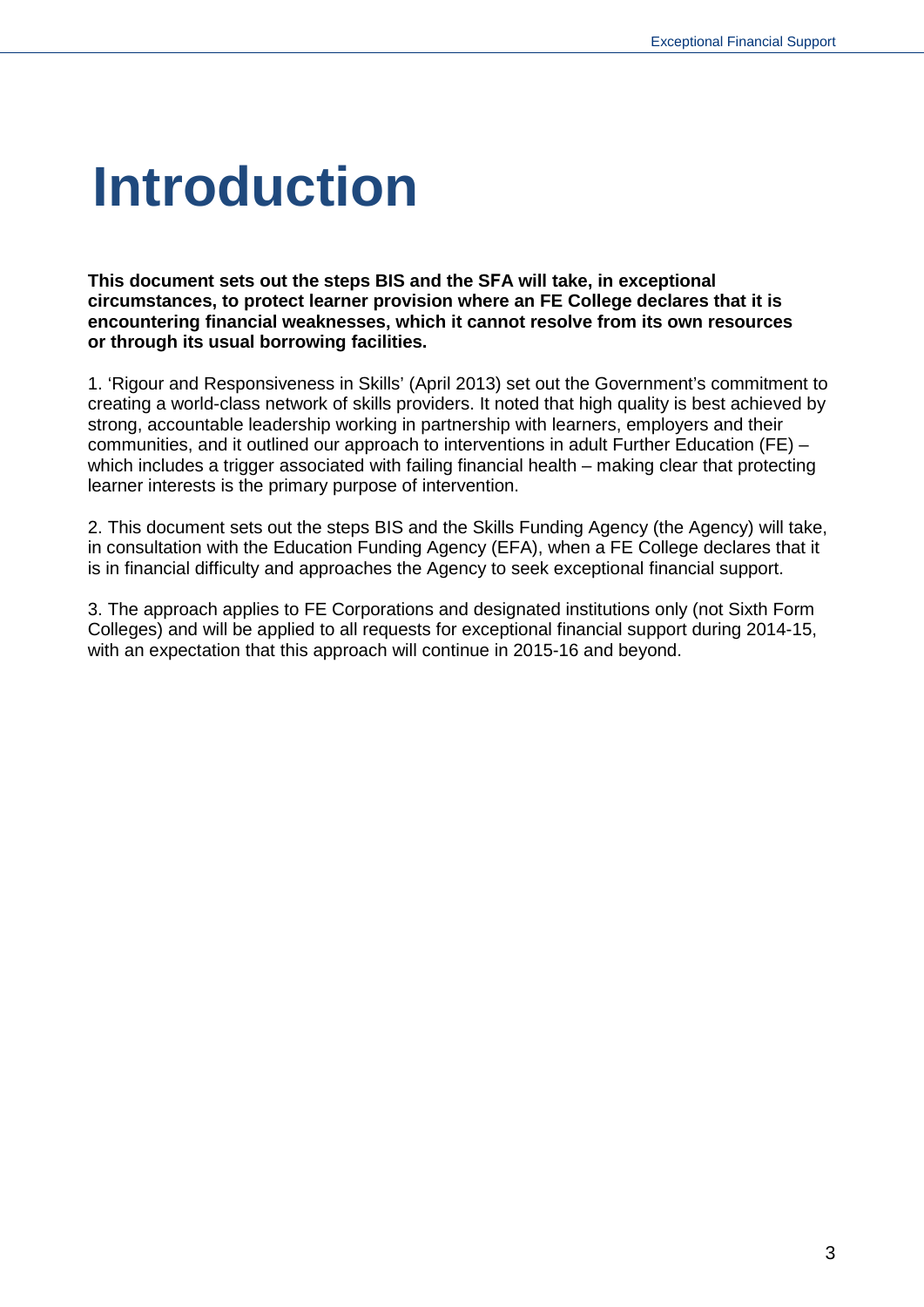### **Key Features of the New Exceptional Financial Support Policy**

4. The purpose of this approach is to protect learner provision, particularly where it is high quality, sustainable education and training which is at risk due to a college experiencing financial difficulties. Requests for financial support will require detailed review, potential intervention actions and escalated decision-making, and so colleges should be aware that they need to carefully monitor and risk assess their cash flow forecasts to identify and resolve cash flow issues early. It is intended that, on an exceptional basis, limited repayable cash flow support may be made available to help address:

- i. short and medium term financial weaknesses that cannot be readily addressed through normal borrowing arrangements;
- ii. longer term actions which will deliver robust sustainable business models, good financial controls and strong resilience to change; or
- iii. as part of an FE Commissioner-led intervention, where the financial assistance is required to enable the college to continue operating while the FE Commissioner conducts a Structure and Prospects Appraisal and then to support further actions where it is appropriate to do so.

5. There should be no presumption or expectation that Government will provide 'emergency' financial support to colleges and, where colleges do submit a request for exceptional financial support, they should do so in the full knowledge of the seriousness of their financial situation; the possible consequences of such a request being submitted, including FE Commissioner intervention; and the impact that refusal might have on its continued operations.

6. This new approach addresses three sets of circumstances where an FE college might request financial support:

- i. Short-term cash-flow issues, where an increase to a college's payment in one month will be repaid through reduced profiled payments from the Agency within the following three months;
- ii. Medium-term cash-flow issues, where a college may require a longer period to manage the repayment of an increased profile payment, but where this will be managed within 12 months;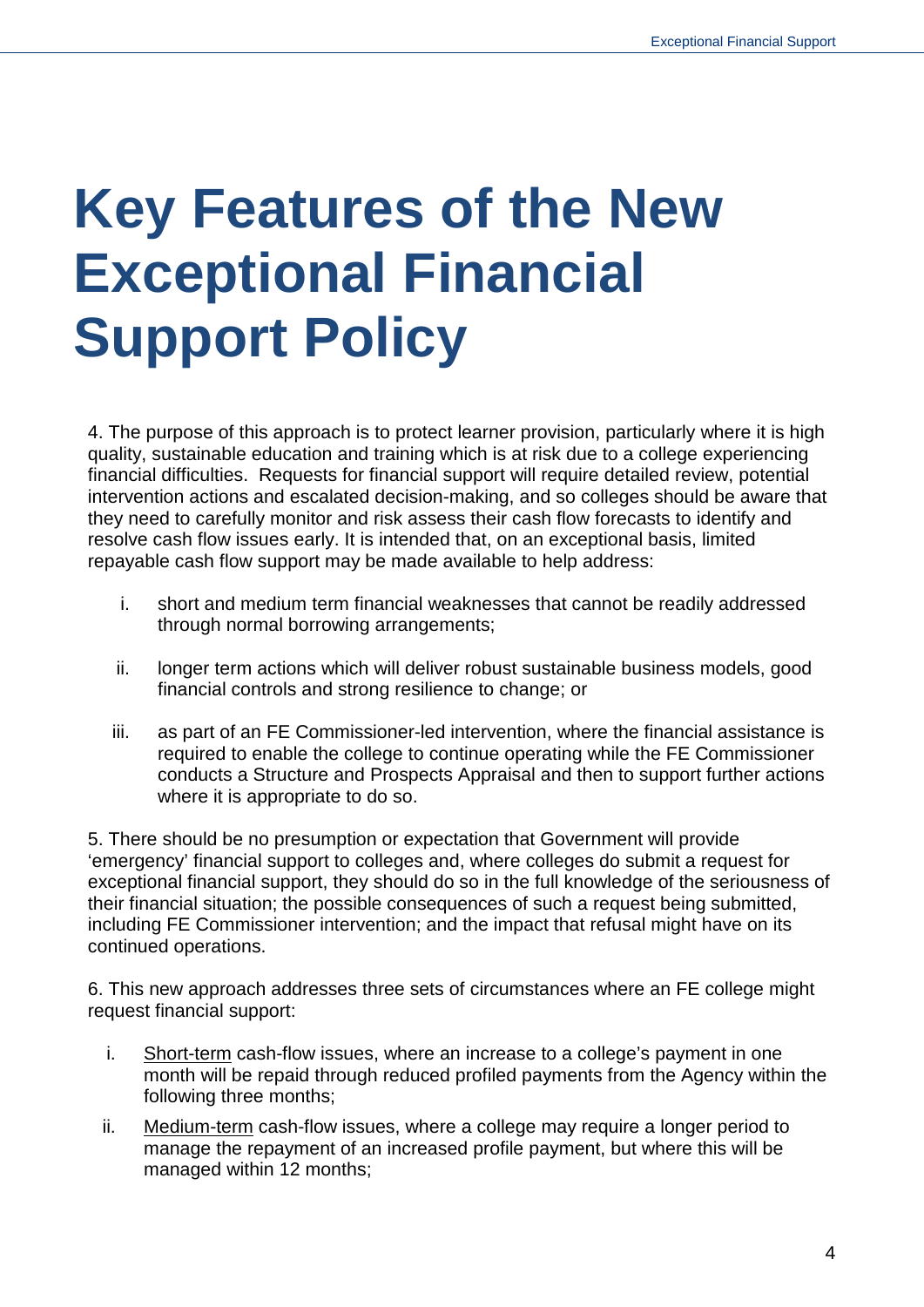iii. Longer-term financial issues, where it is agreed that full repayment could not be made within 12 months, BIS will consider making a Loan available which the Agency will administer.

7. All requests for exceptional financial support will be considered by the Agency on a case-by-case basis, and it will determine the financial health grade of a college in accordance with the published criteria. Depending on the type of exceptional financial support requested, the Agency may assess the college's financial health as 'inadequate' which would then trigger consideration by the Case Review Group and possible referral to the FE Commissioner.

8. Such intervention by the FE Commissioner, as set out in the FE College Intervention Strategy [FE Intervention Strategy] may lead to changes in college governance and leadership, curriculum, and delivery models including new partnership arrangements with other colleges or providers. If the intervention identifies significant concerns over governance and leadership, along with concerns about the long term sustainability of the college, this could lead to the college being put into administered status. In extremis, the Secretary of State may exercise his statutory powers to direct aspects of the college's activities.

9. This approach seeks to safeguard learner provision, protect public funds and promote high quality, sustainable delivery. It is not a continuation of the Agency's previous Advance of Funds (AoFs) policy and outstanding advances made under the previous arrangements will be converted to the new arrangements. In respect of all future requests for support to help with short or medium term cash flow issues, there will be a strong expectation that the total amount of Exceptional Financial Support made available to a college will not usually exceed 40% of its funding from the Skills Funding Agency. In respect of requests for longer term support, there will be a strong expectation that any Loans advanced will not usually take a college's overall borrowing to more than 60% of its turnover. Where there are existing AoFs that need to be converted or exceptional financial support arrangements in place, the Agency will take a case by case approach which recognises existing commitments, whilst reflecting the new approach.

10. Financial support will only be considered by the Agency when it is clear that the college has explored and exhausted all other funding options. The college will be required to set out clearly why the funding is needed and what it will be used for. Should the Agency decide that an offer of Exceptional Financial Support is appropriate, this offer will carry terms and conditions which, whilst not seeking to direct or control college activity, are intended to protect these public funds and make clear the purposes for which the funding can be used, in line with the college's request. The offer will also set out the drawdown arrangements and the repayment profile, seeking to secure the earliest possible settlement, together with any implications associated with default. All of the terms and conditions will be agreed and accepted by the Corporation in advance.

11. Annex A provides an overview of the Exceptional Financial Support process.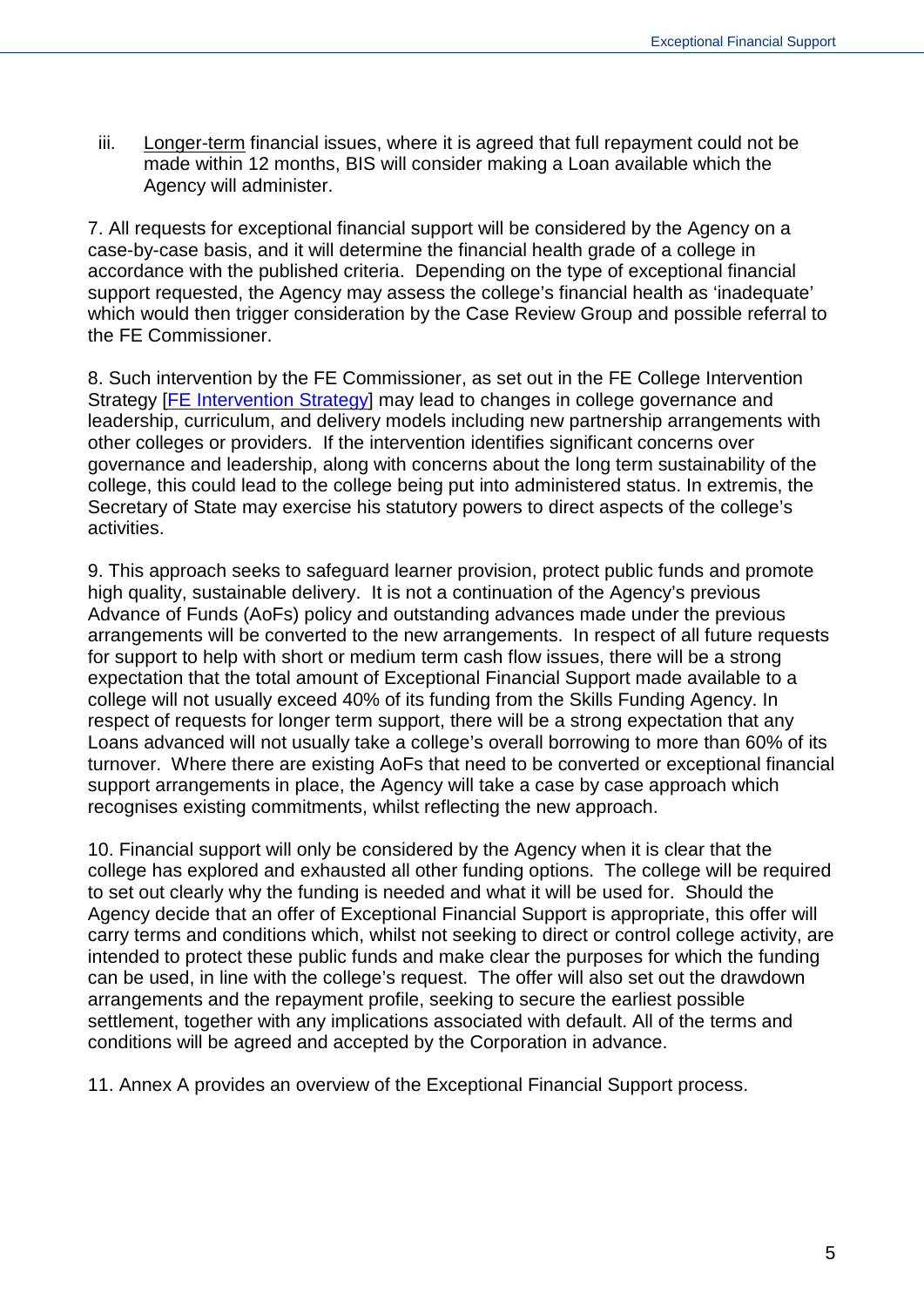# **Rationale for Change**

12. The Government recognises the important contribution that FE colleges make to skills and growth across the country and seeks to support a college sector which is characterised by high quality provision which is meeting the needs of learners and employers, and is underpinned by sustainable business models, strong financial controls and resilience to change.

13. With more funding moving directly into the hands of employers and learners, and a declining adult skills budget, there is less funding going directly to colleges. Many colleges have responded swiftly to these challenges, reviewing their business models to reduce costs and increase their income from apprenticeships, loans, fees and other sources. However, those colleges that have not responded so swiftly are showing serious signs of financial stress. College financial forecasts suggest that the position will deteriorate over the short to medium term unless colleges take active steps to reduce their costs or secure additional income.

14. Where colleges have not taken sufficient active steps to address potential poor financial health or to adjust their business model in response to the changing economic environment, they have placed their very existence at risk, along with the provision they offer to their learners, employers and the communities they serve. This new approach to providing Exceptional Financial Support is intended to safeguard learner provision by offering those colleges that have exhausted all other funding options (and that recognise the need for change) an opportunity to move on to a sustainable footing.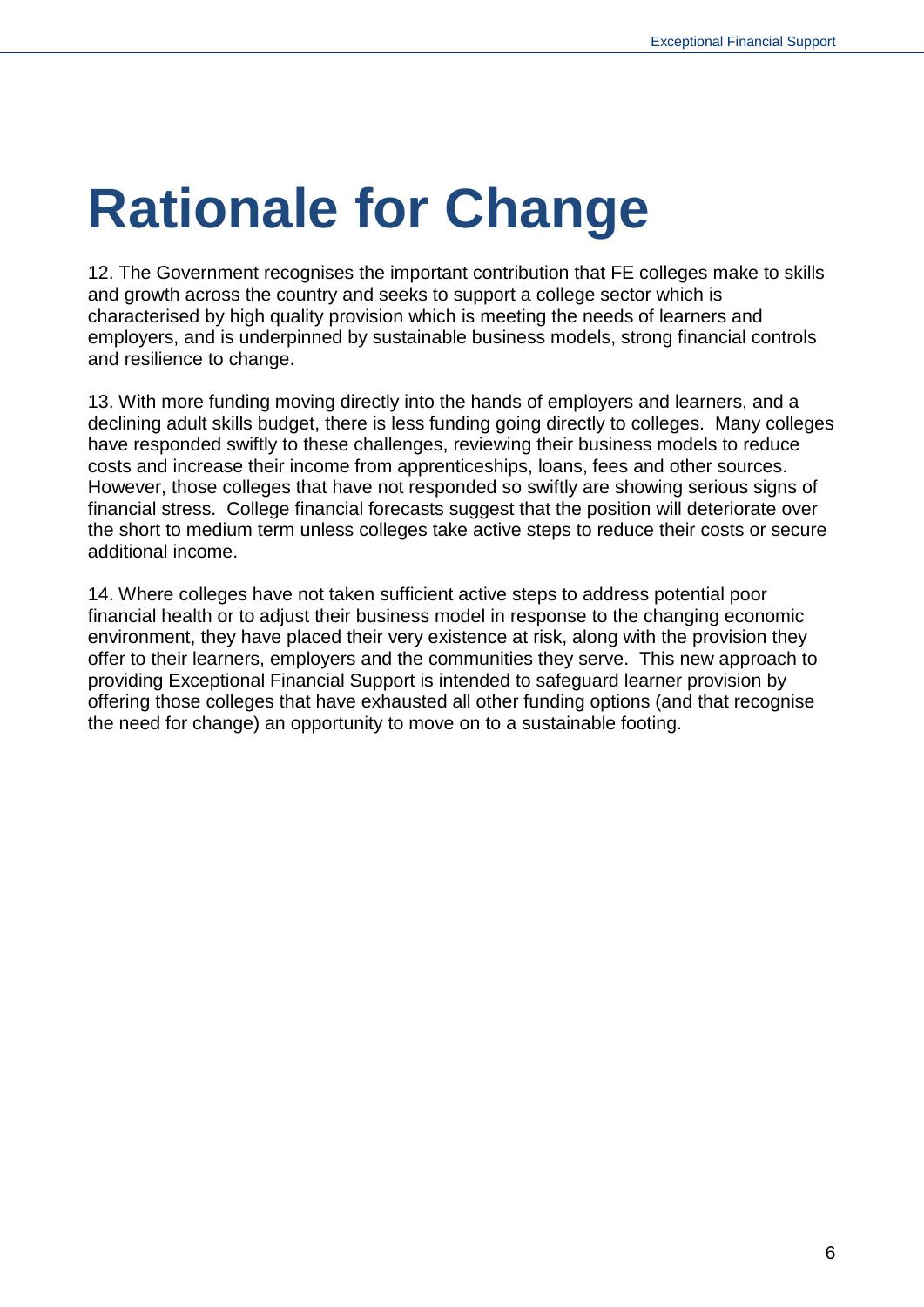### **Types of Exceptional Financial Support**

15. There will be three types of Exceptional Financial Support:

i. Short Term Re-Profiling: this applies to short term cash flow issues.

Support of this kind will be considered where a college requires a re-phasing of its "in year" Agency allocation to deal with a short term cash-flow issue e.g. arising from a delay in the receipt of funds coming through from the sale of an asset. The re-phasing will involve an increase to a college's payment in one month with an expectation of repayment through reduced profiled payments within the following three months.

Such a request would be subject to Agency financial review and assessment with careful consideration given to the issuance of a Notice of Concern and the need for FE Commissioner intervention. If, following assessment, the Agency judges the college to be otherwise financially sound, a Notice of Concern would not automatically be issued and intervention would not be considered at this point.

The Agency will, however, raise the college's risk rating and the Agency will review the college's financial position on a monthly basis and have the option to extend the duration of support up to a maximum period of 12 months. Where a Notice of Concern has not been issued, the Agency reserves the right to issue such a notice if upon review it finds that financial circumstances have changed, and to re-consider the need for intervention.

ii. Medium-term cash-flow issues: this is where a college requires longer than three months to manage the repayment of an increased profile payment, but where this will be managed within 12 months.

As described in (i) above, such a request would be subject to Agency financial review and assessment with careful consideration given to the issuance of a Notice of Concern. Where a Notice of Concern is not issued, the Agency will raise the college's risk rating and review the college's financial position on a monthly basis. Where a Notice of Concern is issued and the college's financial health is assessed as 'inadequate', FE Commissioner intervention will be considered in accordance with the Intervention policy.

iii. Loans for Longer-term financial issues: this is where it is agreed that full repayment could not be made within 12 months.

Where such a request for support is received, a Notice of Concern will be issued, the college's financial health will be assessed as 'inadequate' and FE Commissioner intervention will be commissioned. Funds will usually only be made available to implement actions from an FE Commissioner review, for instance it may be appropriate to provide loans to a college to deliver a rapid recovery plan or to implement a Structure and Prospects Appraisal. Loans will be issued by BIS and administered by the Agency. This approach is consistent with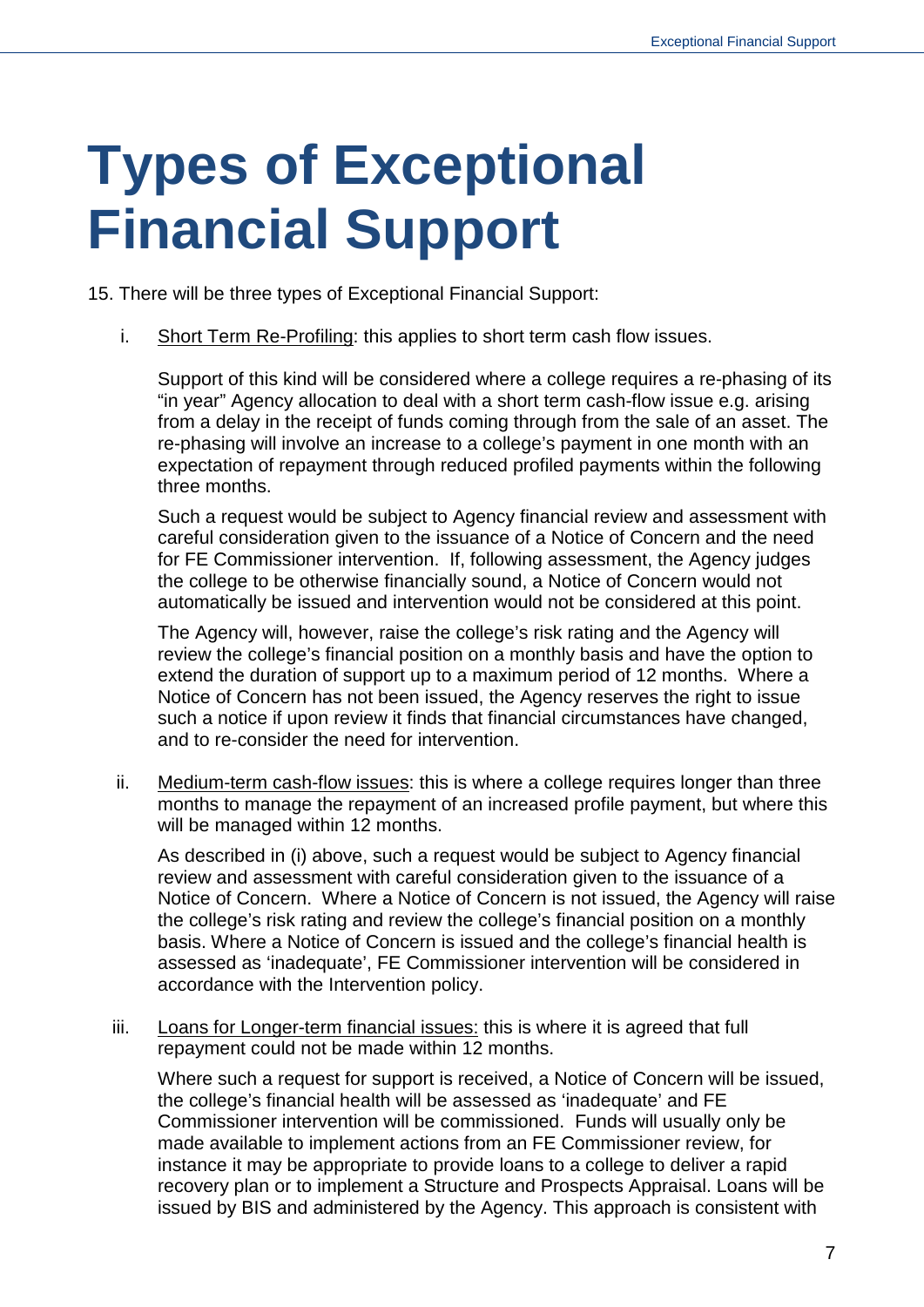other BIS Executive Agencies and the Agency will undertake close monitoring through monthly reviews.

16. It is a condition of providing support that all monies made available through Exceptional Financial Support, including Loans, will be repaid at the earliest opportunity.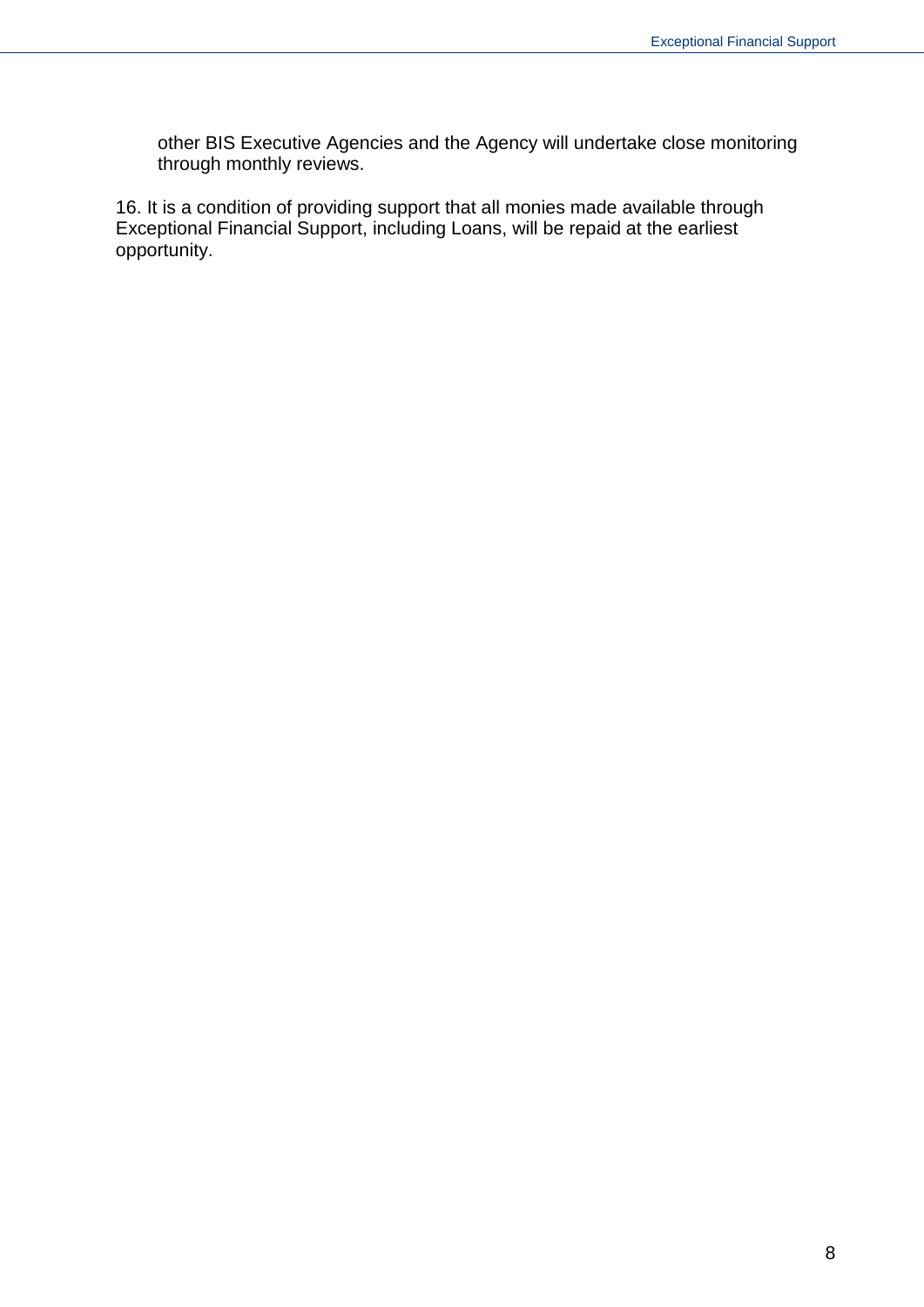### **BIS/ SFA/ EFA Gateway**

17. In order to implement the new Exceptional Financial Support approach, a joint Gateway and 'sign off' process has been put in place by BIS, DfE and the two funding agencies. This involves the following steps:

- i. when a College submits a request to the Agency for exceptional financial support, the college's financial health will automatically be reviewed (this process includes input from the EFA);
- ii. where such a review identifies that the college is otherwise financially sound, the Agency would not automatically issue a Notice of Concern, although this would be kept under review;
- iii. where a college is seeking or is deemed to require a loan, the Agency will immediately consider issuing a Notice of Concern and flag to the college that the Department and funding agencies are considering whether further intervention action is required. This process will be followed whether or not the Agency decides to provide exceptional financial support – the Agency will also monitor how a college deals with the financial consequences of not receiving additional funding from the Agency.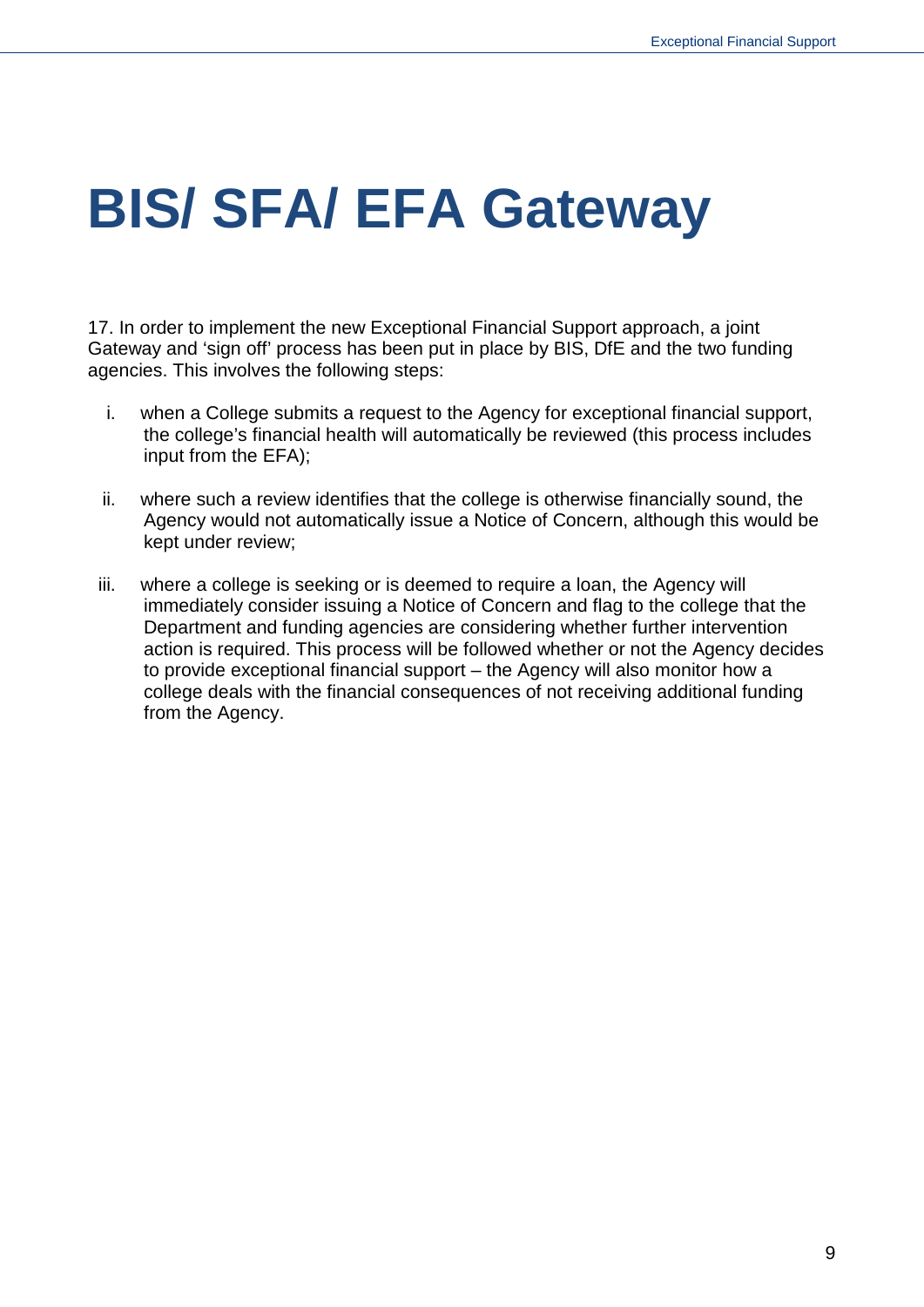# **Role of the Case Review Group**

18. The Case Review Group, chaired by the Agency, brings together officials from BIS, DfE, the two funding agencies, Ofsted and the FE Commissioner on a monthly basis. The Case Review Group will consider what intervention action is necessary (including FE Commissioner referral) for those cases where a college has been assessed by the Agency as of 'inadequate' financial health because of a request for Exceptional Financial Support.

19. Whilst FE Commissioner intervention is automatic for longer term Loan support, the Group will have the option to consider whether a college seeking short/ medium term support, and which has been assessed as financially 'inadequate' by the Agency, should be recommended for FE Commissioner intervention. Such intervention would seek to assess the capacity and capability of the existing governance and leadership to deliver financial recovery and the action needed; and include discussion with BIS, DfE and the funding agencies about the feasibility of emerging options before these are crystallised into formal recommendations.

20. The Case Review Group will monitor and keep under review all 'live' cases.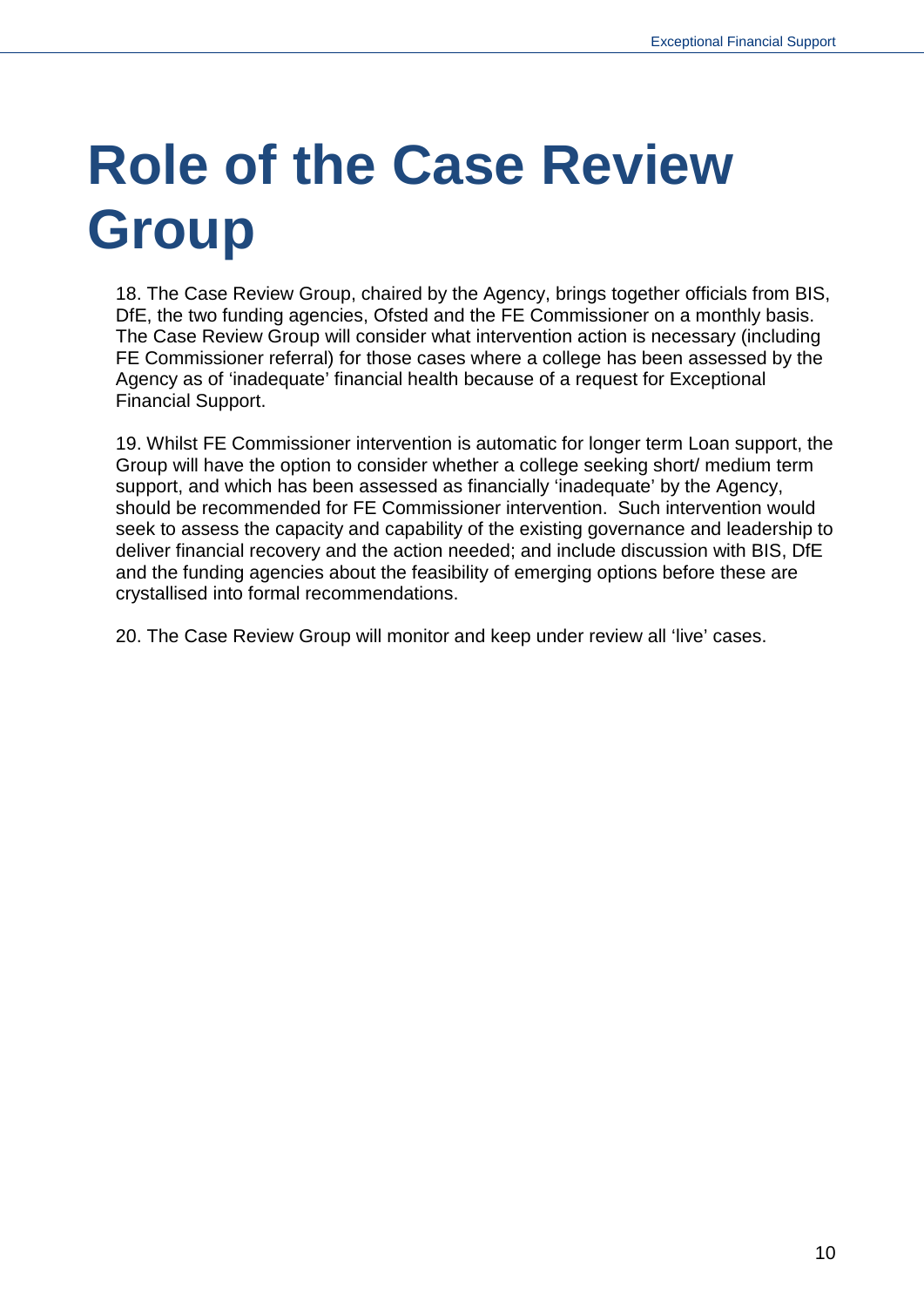